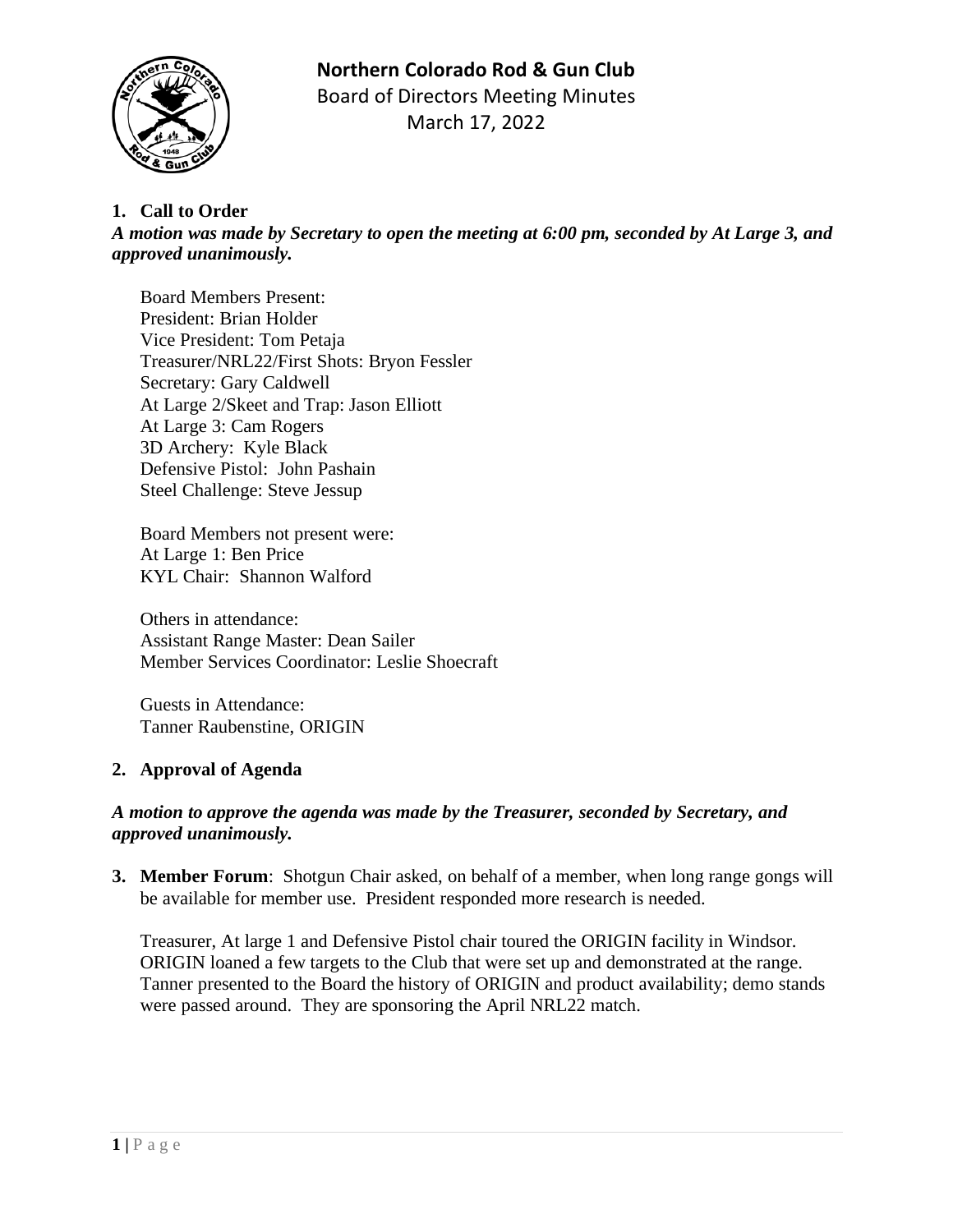

- a. President: The Board retreat was held at the River of Life Annex in Wellington on March 12, 2022, budget review took place during the retreat. Catering was provided by BBQ Love Shack in Wellington.
- b. Vice-President: No report given.
- c. Secretary: The 2021 document box will be closed and sealed.

## *A motion to accept the minutes – dated February 17, 2022, -- and place them on file was made by the Secretary, seconded by At Large 3 and passed unanimously.*

d. **Treasurer:** A Balance Sheet and Income/Expense Statement were provided to all Board members with figures as of **February 28, 2022**. Total cash on hand in the nine accounts is \$187,035.01 with \$87,577.81 of that set aside in Reserves for future repairs or replacement. Income for the month totaled \$695.61 and Expenses totaled \$5,810.23. Income came from Interest and from Program Income from the shooting disciplines. Notable Expenses included \$158.69 for the CIP – Gitchel Classroom, \$256.55 in Contingency (special meeting and new range signs), \$142.20 for Electric, and \$1,925.90 for NRL22 (new targets, per Board motion). The cost of the Special Meeting is currently \$1,455.22 to date, which includes \$165 for envelopes, \$490.22 for printing and postage, and \$800 for meeting space. There will be an additional cost of approximately \$210 for an off-duty deputy to attend the special meeting.

*A motion to accept the financials ending February 28, 2022, and place them on file for the auditor was made by the Treasurer, seconded by Defensive Pistol chair and passed unanimously.*

*A motion to donate \$40 to River of Life Fellowship for meeting space for the Board meeting on March 17, 2022, was made by the Treasurer, seconded by Secretary and passed unanimously.*

*A motion to donate \$80 to River of Life Fellowship for meeting space at the AMP for the Board Retreat on March 12, 2022, was made by the Treasurer, seconded by Secretary and passed unanimously.*

## **5. Other Reports**

a. **Disciplines**

**Steel Challenge** Once again, weather got in the way of holding a Steel Challenge match! We had to cancel the match for February 26th. Our next match is scheduled for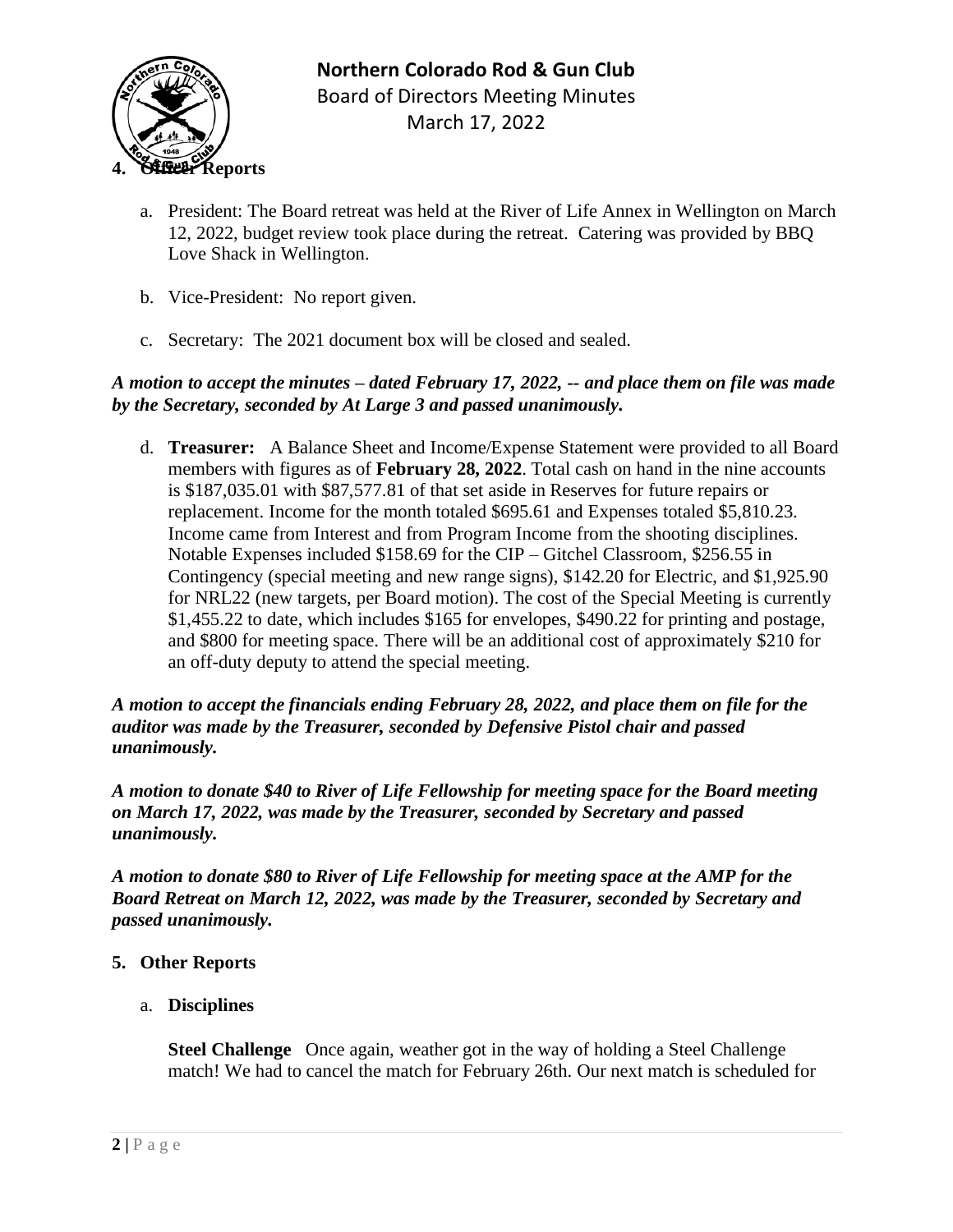

# **Northern Colorado Rod & Gun Club** Board of Directors Meeting Minutes March 17, 2022

March 26th once again let's hope for more favorable weather and range conditions! We still have all those new SC steels to break in... Hope to see you then!

Steel Challenge chair is stepping down as of April 11, 2022 but hopes at some time be able to resume the role. Steel Challenge chair will finish and turn into Treasurer the inventory, procedures for how to set up a challenge are also being written.

**NRL22** The Club hosted the monthly NRL22 match on February 19, 2022, and 33 shooters participated in some Valentine-themed stages including Love is a Battlefield, I Hope I Don't Miss, Is this Love?, Stairway to Love or Hate, and Marty's Bucket of Hearts. The fun stages included Not Today Cupid and I'm With Cupid. Congratulations to our first-place winners including Jeramie Walker (Open), Steve L (Base), Bevin Walker (Ladies), Doug Lynch (OG/Adaptive), and Jennavieve Walker (Young Guns). It was a great day of shooting despite the melting snow that created a muddy mess. We raffled off ammo, hats, water bottle, MOA riser, shooting bags, sling, etc. This is the final match of the 2021-2022 season. There will be local matches for fun, prizes, and practice in March and April 2022 and the Championship Competition will take place in May 2022. The April 2022 match will be free, and it will include a BBQ and raffle items. Please contact the Match Director if you have any questions (nrl22@ncrgc.org). Scores are posted on the NCRGC website (www.ncrgc.org) as is the link to sign up for next month's match

**First Shots** Chair is in the process of rescheduling two First Shots handgun seminars with the Rocky Mountain Young Marines due to weather.

**3D Archery** is starting back up for the season, an article will be in the newsletter.

- b. **Chief Range Safety Officer** The rifle range trauma kit mailbox for the 3D Archery shed is ready to be installed during the April range clean up. A couple of people have shown interest in the next RSO Course.
- c. **Range Master** Vice President, acting range master.31 members showed up. The weather was brisk and trying to snow. We did basic clean-up and safety checks on Berms and Targets. Rangemaster sheds inventories done. Gave away 2 hats to members who showed up. More Waiver forms were created for our Bins. We put orders in to buy more Gravel for use at the range, and 2x2 boards for range target build-out. We need dry pasture grass seed; cost is \$235 for 50lb bag. President suggested getting prices from Sharp Brothers seed in Greeley, Treasurer will get additional prices, item to be placed on April agenda. Assistant Range Master completed the monthly range cleanup check list and is turning it into the Secretary, a copy will be uploaded to Google drive. Treasurer is Acting Range Master in April, President acting in May.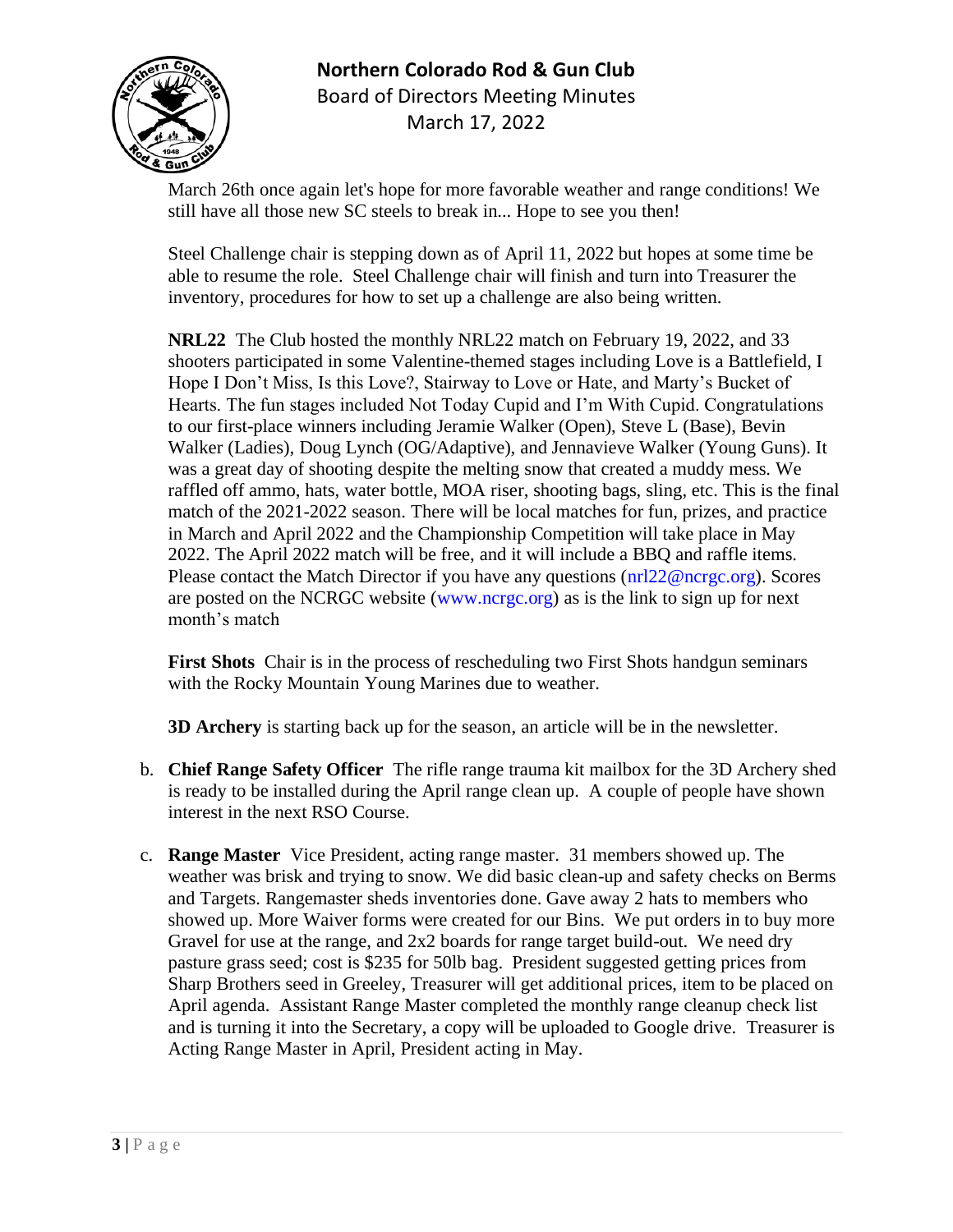## **6. Unfinished Business**

- a. **Public Events and COVID-19** It was decided that each discipline chair has the authority to decide on whether or not to hold their events based on the restrictions set forth in the Larimer County COVID guidelines. Item to remain on April agenda.
- b. **Club Inventories** Defensive Pistol turned in inventory, Steel Challenge will turn in revised inventory. Range Master shed inventory needs to be done.
- c. **Tractor Disposition** Spring is a good time to sell tractors and parts and repair options for the old Club tractor are difficult to find. President asked the Board for approval to sell the tractor.

#### *A motion authorizing President to research and sell the tractor and attachments and communicate information about the sale to the Board via e-mail, was made by Secretary, seconded by At Large 3, and passed unanimously.*

d. **Gitchel Classroom project costs.** Defensive Pistol chair and At Large 1 submitted the final project costs, Treasurer created a spreadsheet of the costs for the Board to review. Total project cost, if contracted out would be \$14,234.49. Thanks to volunteer hours and donations, the Gitchel Classroom project cost to the Club is \$3,715.87. Total motions to date add up to \$2,000, a motion for the remaining amount of \$1,715.87 from reserves and a motion to accept the donations need to be made.

| <b>Date</b> | <b>Amount</b>              | <b>Item</b>                            |
|-------------|----------------------------|----------------------------------------|
| 12/27/2021  | \$371.99                   | Drywall (Bryon)                        |
| 12/27/2021  | \$1,500.00                 | <b>Labor to Install Drywall (Ben)</b>  |
| 1/4/2022    | \$344.14                   | TV/white board/bulletin boards (Bryon) |
| 1/7/2022    | \$40.00                    | Wiring (Ben)                           |
| 1/7/2022    | \$40.00                    | <b>AV</b> boxes/cables (Bryon)         |
| 1/7/2022    | \$60.00                    | AV boxes/cables (Ben)                  |
| 1/20/2022   | \$28.98                    | <b>Supplies (John)</b>                 |
| 12/27/2021  | \$340.00                   | Mileage (Ben)                          |
| 12/27/2021  | \$25.00                    | Mileage (Bryon for John's mileage)     |
| 12/27/2021  | \$62.71                    | Mileage (Bryon)                        |
|             | \$2,812.82<br><b>Total</b> |                                        |

*A motion to accept the following donations, totaling \$2,812.82, was made by Secretary, seconded by Treasurer. and passed unanimously.*

*A motion authorizing Treasurer to transfer \$1,715.87, from reserves for the final cost of the Gitchel Classroom was made by Treasurer, seconded by At Large 3, and passed unanimously.*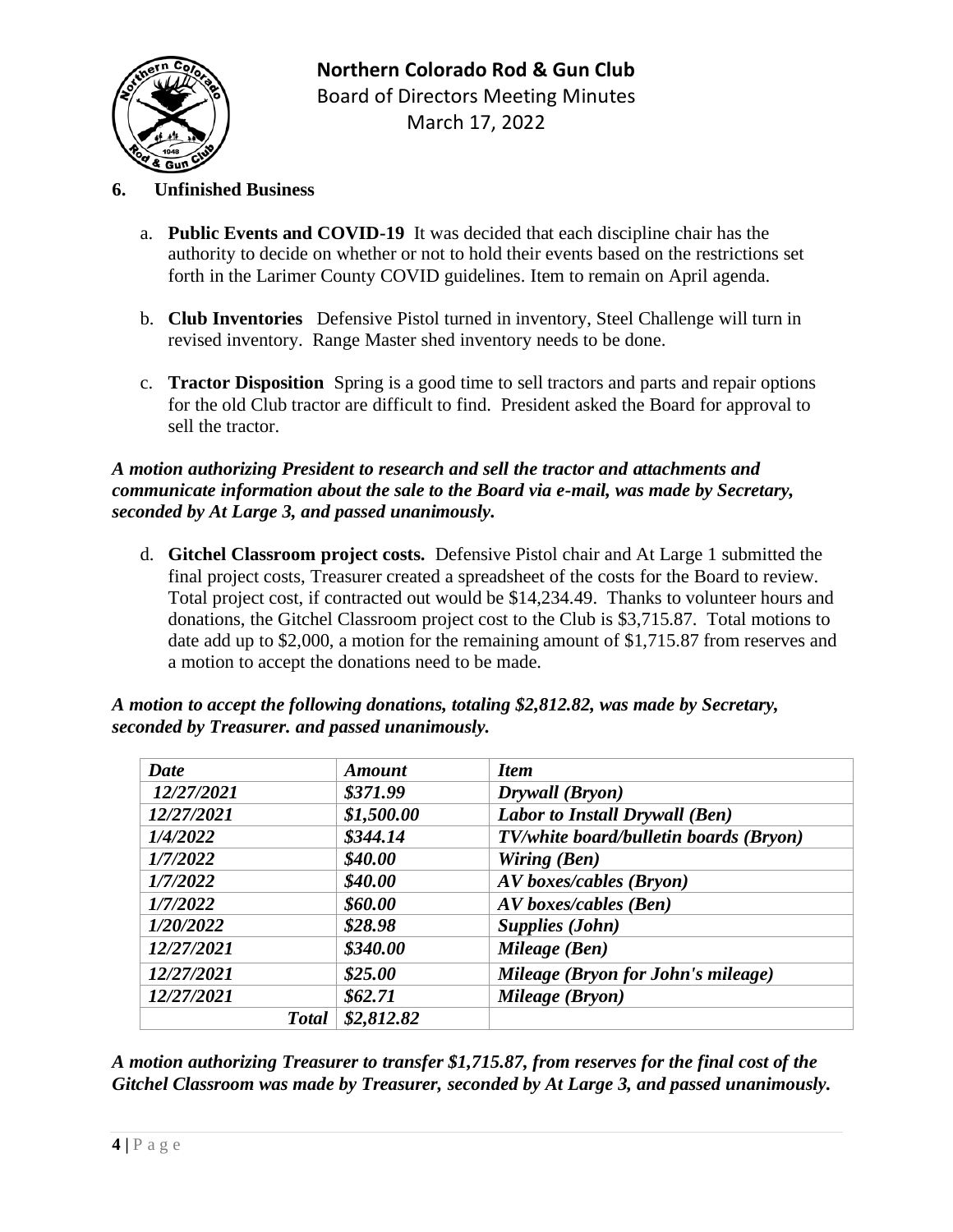## **Northern Colorado Rod & Gun Club** Board of Directors Meeting Minutes



March 17, 2022

Secretary will write a newsletter article announcing the completion of the Gitchel Classroom project. A vacuum need to be purchased so that the room can be cleaned and vacuumed after use. Treasurer and Assistant Range Master will create a clean up check list and purchase the vacuum.

- e. **Spring Multi-Discipline Event** KYL 22, Defensive Pistol, NRL22 and 3D Archery will host the event. Item to remain on April agenda.
- f. **Club Facebook Account-Violation Case #20211006**  Executive Session
- g. **Changes to bylaws** April and May are the time to amend the Bylaws for members to vote on during the July 9, 2022, Annual Meeting.Treasurer mentioned updates to the indemnification clause, proxy voting and the appeal process. At Large 3 and Treasurer will organize the bylaws committee. Item to remain on April agenda.
- h. **NRL22 replacement steel purchase** All old NRL22 steel was scraped at Colorado Iron & Metal.
- i. **Range directional and Closure Signs** Tabled to April agenda
- j. **Keys –**At large 1, 3D Archery and Shotgun chairs need to turn in their shed keys. Key forms are shredded after discipline turns in the keys that are checked out to them. Vice President uploaded a combinations spreadsheet to the Range Master Google folder. Item to remain on April agenda.

## **7. New Business**

a. **KYL Promissory Note** Tabled to April Agenda

## *A motion cancelling the Promissory Note dated December 25, 2019, for Chance Snider for two Ruger 1022 rifles as he is no longer the discipline chair was made by Treasurer, seconded by Secretary, and passed unanimously.*

- b. **Safety Incident #20220313** Vice President sent a notice to member 18246 regarding reported violations of the guest policy, membership policy and range safety policy.
- c. **ORIGIN/NCRGC Partnership** Discussed during member forum
- d. **Dues, Fees and Budget for FY2022-2023** Treasurer handed out a draft budget to be approved at the April meeting.